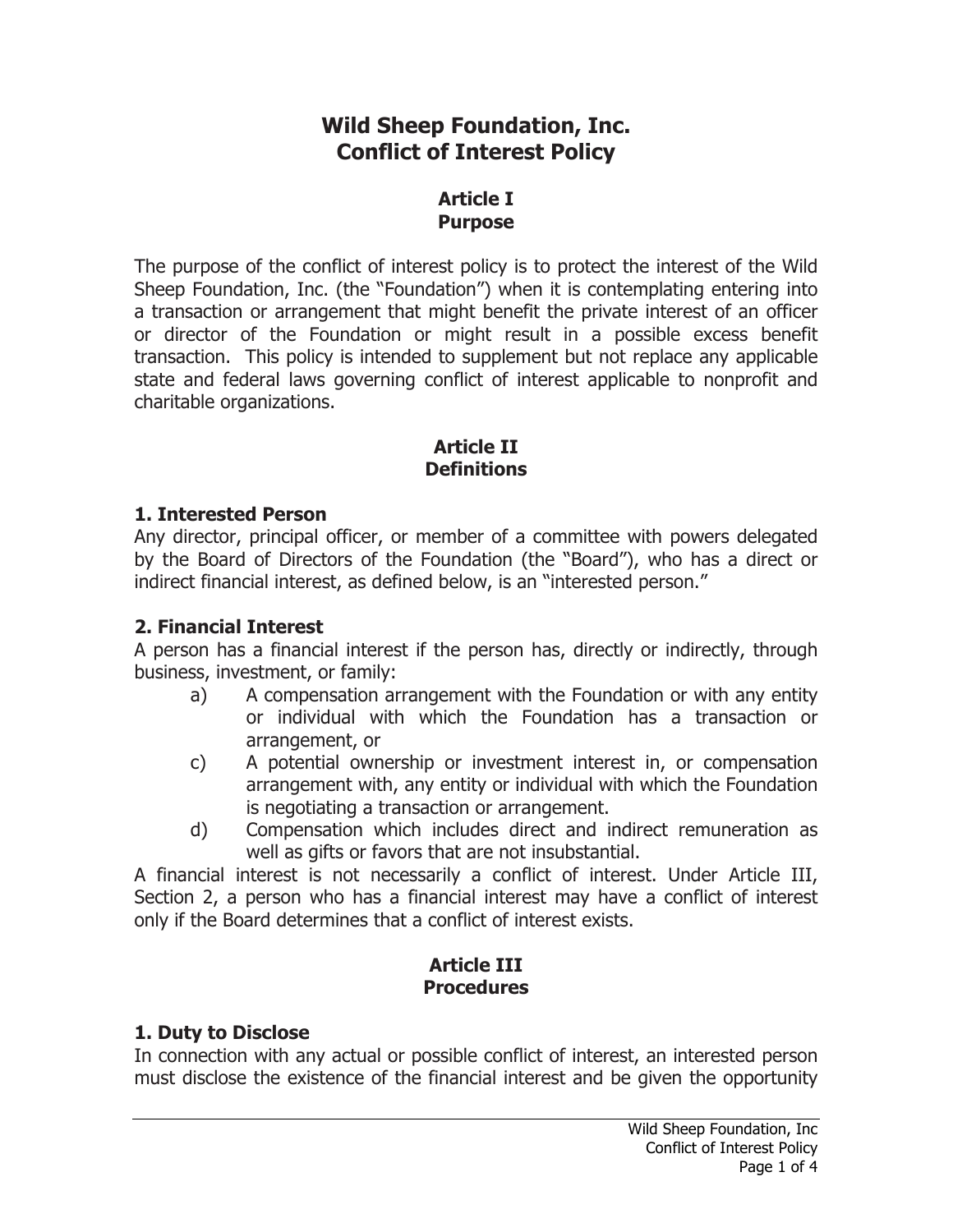to disclose all material facts to the Board of Directors considering the proposed transaction or arrangement.

# **2. Determining Whether a Conflict of Interest Exists**

After disclosure of the financial interest and all material facts, and after any discussion with the interested person, he/she shall leave the Board meeting while the determination of a conflict of interest is discussed and voted upon. The remaining directors shall decide if a conflict of interest exists.

# **3. Procedures for Addressing the Conflict of Interest**

- a) An interested person may make a presentation at the Board meeting, but after the presentation, he shall leave the meeting during the discussion of, and the vote on, the transaction or arrangement involving the possible conflict of interest.
- b) The Chairman of the Board shall, if appropriate, appoint a disinterested person or committee to investigate alternatives to the proposed transaction or arrangement.
- c) After exercising due diligence, the Board shall determine whether the Foundation can obtain with reasonable efforts a more advantageous transaction or arrangement from a person or entity that would not give rise to a conflict of interest.
- d) If a more advantageous transaction or arrangement is not reasonably possible under circumstances not producing a conflict of interest, the Board shall determine by a majority vote of the disinterested directors whether the transaction or arrangement is in the Foundation's best interest, for its own benefit, and whether it is fair and reasonable. In conformity with the above determination it shall make its decision as to whether to enter into the transaction or arrangement.

# **4. Violations of the Conflicts of Interest Policy**

- a**.** If the Board has reasonable cause to believe a member has failed to disclose actual or possible conflicts of interest, it shall inform the member of the basis for such belief and afford the member an opportunity to explain the alleged failure to disclose.
- b. If, after hearing the member's response and after making further investigation as warranted by the circumstances, the Board determines the member has failed to disclose an actual or possible conflict of interest, it shall take appropriate disciplinary and corrective action.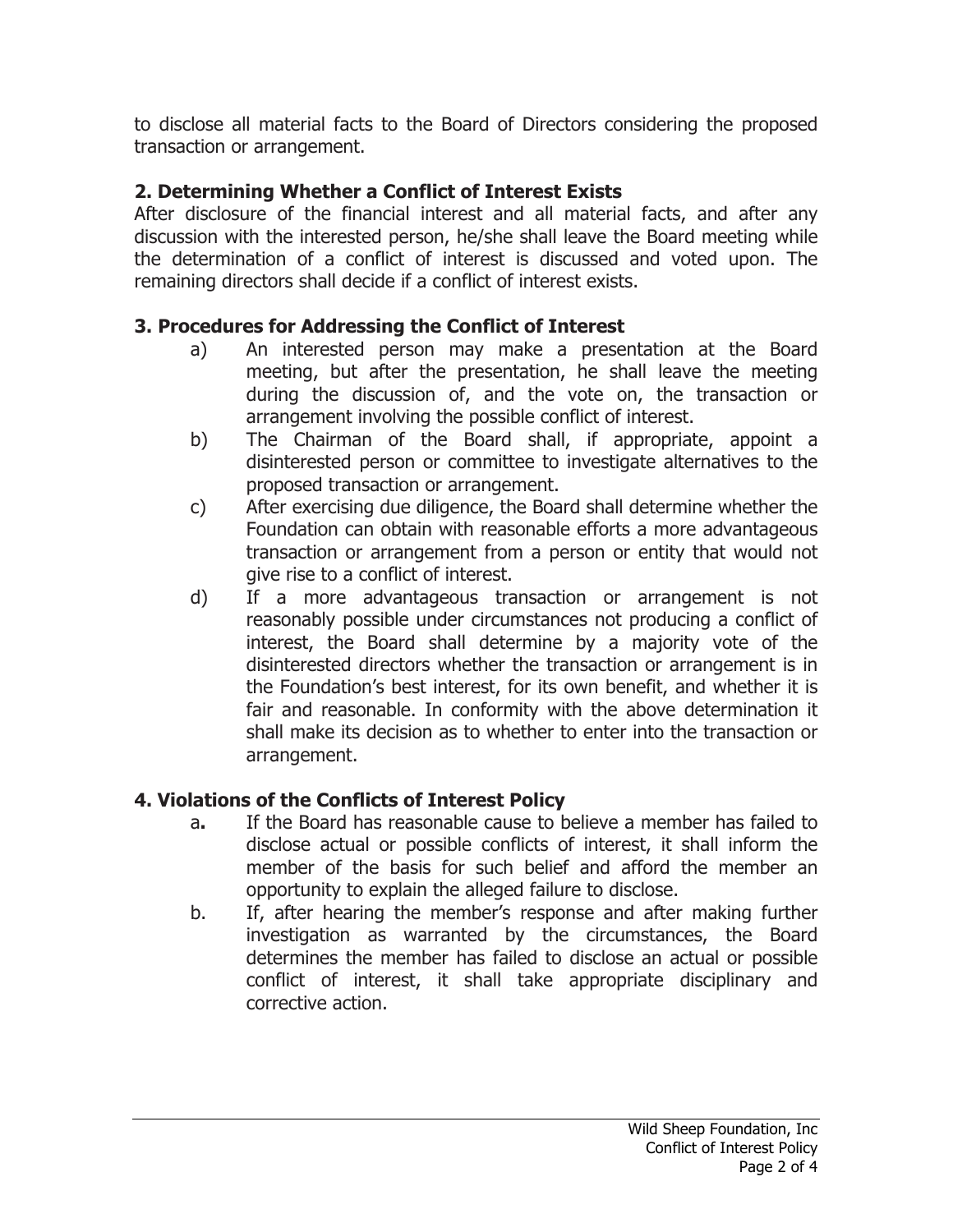# **5. Records of Proceedings**

The minutes of the Board shall contain:

- a**.** The names of the persons who disclosed or otherwise were found to have a financial interest in connection with an actual or possible conflict of interest, the nature of the financial interest, any action taken to determine whether a conflict of interest was present, and the Board's or committee's decision as to whether a conflict of interest in fact existed.
- b. The names of the persons who were present for discussions and votes relating to the transaction or arrangement, the content of the discussion, including any alternatives to the proposed transaction or arrangement, and a record of any votes taken in connection with the proceedings.

#### **Article V Compensation**

With respect to matters of compensation:

- a. A voting member of the Board who receives compensation, directly or indirectly, from the Foundation for services is precluded from voting on matters pertaining to that member's compensation.
- b. A voting member of any committee whose jurisdiction includes compensation matters and who receives compensation, directly or indirectly, from the Foundation for services is precluded from voting on matters pertaining to that member's compensation.
- c. No voting member of the Board whose jurisdiction includes compensation matters and who receives compensation, directly or indirectly, from the Foundation, either individually or collectively, is prohibited from providing information to any committee regarding compensation.

#### **Article VI Annual Statements**

Each director, officer and member of a committee with powers delegated by the Board shall **annually** sign a statement which affirms such person:

- a**.** Has received a copy of the conflict of interest policy,
- b. Has read and understands the policy,
- c. Has agreed to comply with the policy, and
- d. Understands the Foundation is charitable and in order to maintain its federal tax exemption it must engage primarily in activities which accomplish one or more of its tax-exempt purposes.